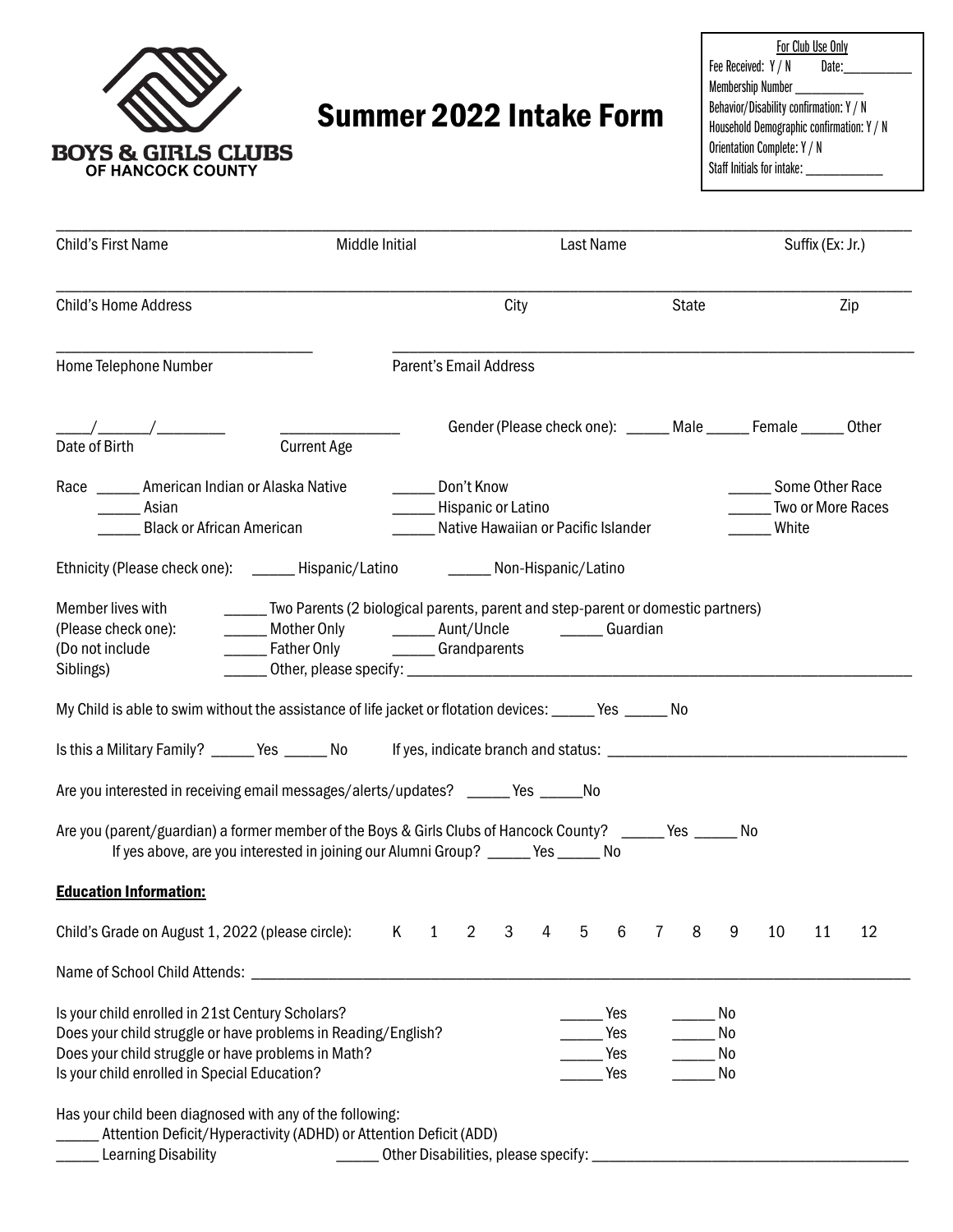#### Eligibility Determination:

Do you or your child participate in any of the following? Please check all that apply.

| <b>TANF (Temporary Aid for Needy Families)</b>  | # of Family Members | Annual Income |
|-------------------------------------------------|---------------------|---------------|
| <b>Food Stamps</b>                              |                     | \$40,770      |
| Medicaid/Hoosier Healthwise                     |                     | \$45,775      |
| Free Lunch Program                              |                     | \$57,575      |
| <b>Reduced Lunch Program</b>                    |                     | \$69,375      |
| Reside in Public Housing (HUD or Section 8)     |                     | \$81,175      |
| Provisional School/Community Eligibility        | 6                   | \$92,975      |
| Income Eligibility - less than 250% - see chart |                     | \$104,775     |
| None of the Above                               |                     | \$116,575     |

I authorize that the above information is accurate to the best of my knowledge. In addition, by signing below, I agree that Boys & Girls Clubs can share my child's information with Indiana Department of Education, Indiana Department of Child Services, ServeIndiana, Indiana Department of Workforce Development and Indiana Family Social Services Administration. By signing this form, I grant the school my student attends permission to disclose to the Boys & Girls Club the following information. I also grant permission to the Boys & Girls Club to re-disclose the following information to the re-disclosure parties.

\_\_\_\_\_\_\_\_\_\_\_\_\_\_\_\_\_\_\_\_\_\_\_\_\_\_\_\_\_\_\_\_\_\_\_\_\_\_\_\_\_\_\_\_\_\_\_\_\_\_\_\_\_\_\_\_\_\_\_\_\_\_\_\_\_\_\_\_\_\_\_\_\_\_\_\_\_\_\_\_\_\_\_\_\_\_\_\_\_\_\_\_\_\_\_\_\_\_\_\_ \_\_\_\_\_\_\_\_\_\_\_\_\_\_\_\_\_\_\_\_\_\_\_\_\_\_\_\_\_\_\_\_\_\_\_\_\_\_\_\_\_\_\_\_\_\_\_\_\_\_\_\_\_\_\_\_\_\_\_\_\_\_\_\_\_\_\_\_\_\_\_\_\_\_\_\_\_\_\_\_\_\_\_\_\_\_\_\_\_\_\_\_\_\_\_\_\_\_\_\_

- 1. Records disclosure: Registration Information/Demographic Data, Assessment Data, Survey Data
- 2. Education Records: Report cards, IEPs, Assessment Scores such as NWEA, iREADY (or school specific tests), and attendance.
- 3. Disclosure Parties: Boys & Girls Club, Local School District/Schools
- 4. Boys & Girls Club Re-disclosure Parties:
	- a. Indiana Department of Education
	- b. IDOE contracted statewide evaluator
	- c. United States Department of Education
	- d. Indiana Youth Institute (IYI)
	- e. IYI Contracted statewide evaluator

f. Americorps

5. Purpose of Each Disclosure: Collect data to calculate the impact Indiana Kids, 21st CCLC, HB 1008 Learning Recovery Grant Program, and Americorps has on student performance, activity levels, and knowledge of program specific content.

All records and information regarding services will be protected by FERPA, which governs the exchange of confidential information. This exchange of information will be limited to the authorized staff of the Boys & Girls Clubs and the aforementioned re-disclosure parties. No individual student data will be released beyond that which is specified in this authorization. This authorization, to receive services from the Boys & Girls Club and to exchange confidential information, shall remain in effect for the period of my student's enrollment in the Boys & Girls Club, or until rescinded in writing. I understand that this release may be revoked by me at any time with a written request dated and signed by me, except to the extent that the Boys & Girls Club has already acted in reliance upon this consent. Written revocations shall be sent to: Lana Taylor, Executive Director, Indiana Alliance of Boys & Girls Clubs, 973 N. Shadeland Avenue, Box 296, Indianapolis, IN 46219, Phone: (317) 356-2308 and Fax: (317) 356-2320, Email: ltaylor@indianabgc.org. I understand the Boys & Girls Club program requires ten (10) business days to process my request. I understand that personal records are protected by FERPA and any additional disclosure or re-disclosure, not authorized by this consent or otherwise permissible pursuant to federal or state law, is prohibited.

#### I have read this authorization before signing and I fully understand the contents, meaning, and impact of this release.

| Student Name: (Please Print) Law March 2014 19:30 AM Annual March 2014 19:30 AM Annual March 2014 19:30 AM Annual March 2014 19:30 AM Annual March 2014 19:30 AM Annual March 2014 19:30 AM Annual March 2014 19:30 AM Annual  |                           |      |  |  |  |  |  |
|--------------------------------------------------------------------------------------------------------------------------------------------------------------------------------------------------------------------------------|---------------------------|------|--|--|--|--|--|
|                                                                                                                                                                                                                                |                           |      |  |  |  |  |  |
| Signature of Parent/Guardian: Law and Contract and Contract and Contract and Contract and Contract and Contract and Contract and Contract and Contract and Contract and Contract and Contract and Contract and Contract and Co |                           |      |  |  |  |  |  |
|                                                                                                                                                                                                                                |                           |      |  |  |  |  |  |
|                                                                                                                                                                                                                                |                           |      |  |  |  |  |  |
| <b>Staff Signature</b>                                                                                                                                                                                                         | <b>Staff Printed Name</b> | Date |  |  |  |  |  |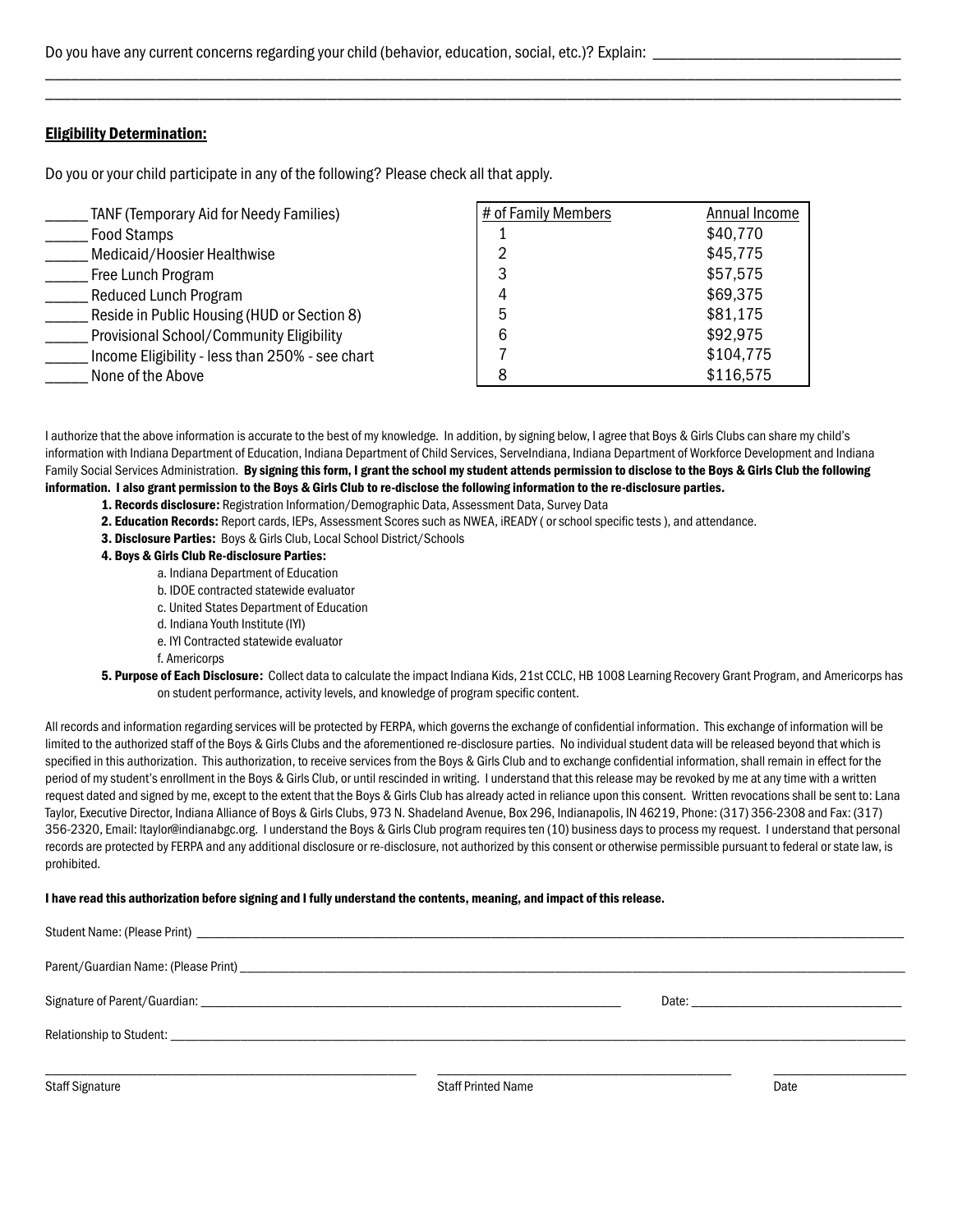| <b>Relationship to Member (circle): Aunt/Uncle</b> | <b>Relationship to Member (circle): Aunt/Uncle</b> |
|----------------------------------------------------|----------------------------------------------------|
| Sibling / Cousin / Grandparent / Family Friend     | Sibling / Cousin / Grandparent / Family Friend     |
| Other: ________________                            | Other: ________________                            |
|                                                    |                                                    |
|                                                    |                                                    |
| Is this person authorized to pick up member?       | Is this person authorized to pick up member?       |
| $\Box$ Yes $\Box$ No                               | $\Box$ Yes $\Box$ No                               |
|                                                    |                                                    |
|                                                    |                                                    |

Pickup Contact Please list additional contact(s) other than those above.

| <b>Relationship to Member (circle): Aunt/Uncle</b>                                                                                                                                                                             | Relationship to Member (circle): Aunt/Uncle             |
|--------------------------------------------------------------------------------------------------------------------------------------------------------------------------------------------------------------------------------|---------------------------------------------------------|
| Sibling / Cousin / Grandparent / Family Friend                                                                                                                                                                                 | Sibling / Cousin / Grandparent / Family Friend          |
|                                                                                                                                                                                                                                |                                                         |
| Cell Phone: _________________________________                                                                                                                                                                                  |                                                         |
|                                                                                                                                                                                                                                |                                                         |
|                                                                                                                                                                                                                                |                                                         |
| <b>Relationship to Member (circle): Aunt/Uncle</b>                                                                                                                                                                             | Relationship to Member (circle): Aunt/Uncle             |
| Sibling / Cousin / Grandparent / Family Friend                                                                                                                                                                                 | Sibling / Cousin / Grandparent / Family Friend          |
| Other: University of the Contract of the Contract of the Contract of the Contract of the Contract of the Contract of the Contract of the Contract of the Contract of the Contract of the Contract of the Contract of the Contr | Other: <u>with a state of the state of the state of</u> |
|                                                                                                                                                                                                                                |                                                         |
|                                                                                                                                                                                                                                |                                                         |
|                                                                                                                                                                                                                                |                                                         |
| <b>Relationship to Member (circle): Aunt/Uncle</b>                                                                                                                                                                             | <b>Relationship to Member (circle): Aunt/Uncle</b>      |
| Sibling / Cousin / Grandparent / Family Friend                                                                                                                                                                                 | Sibling / Cousin / Grandparent / Family Friend          |
|                                                                                                                                                                                                                                | Other: ________________                                 |
|                                                                                                                                                                                                                                |                                                         |
|                                                                                                                                                                                                                                |                                                         |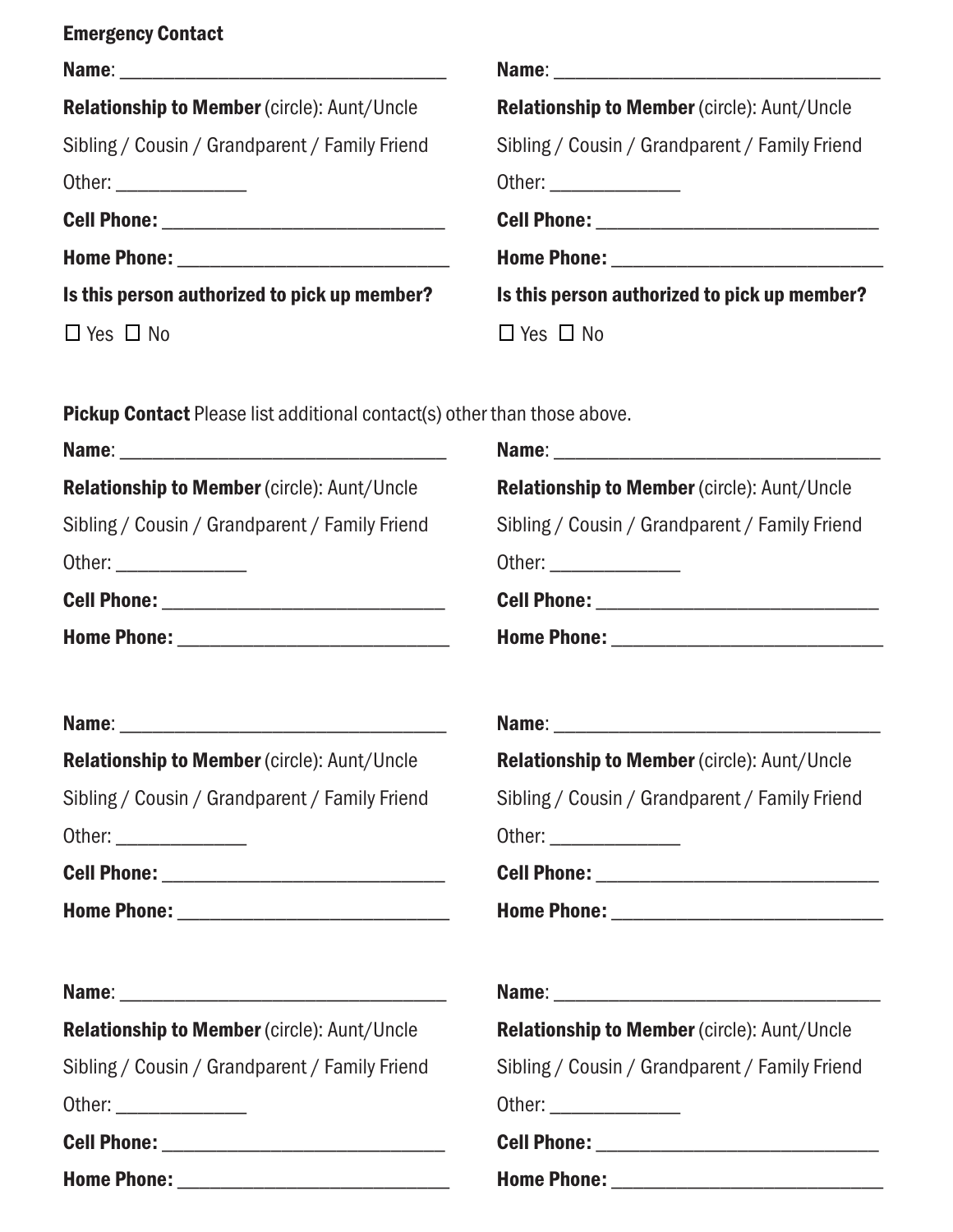

# Application for Scholarship Assistance

Applicants looking for scholarship assistance must provide copies of the following items in order to be eligible. Application will not be processed until all documents are submitted.

- Applicant must provide most recent tax return, unless otherwise waived.
- Applicant must provide most recent (30 day) pay stub or verification of unemployment (can be obtained from the nearest unemployment office)

|                                                                  | Child lives with: Mother Only ___________ Mother & Father _____________ Relatives ___________ Guardians _________                      |      |                     |  |  |  |
|------------------------------------------------------------------|----------------------------------------------------------------------------------------------------------------------------------------|------|---------------------|--|--|--|
|                                                                  |                                                                                                                                        |      |                     |  |  |  |
|                                                                  | Total number living in household ___________ Receive free/reduced lunches at school? Yes ________ No ______                            |      |                     |  |  |  |
|                                                                  | Please list all weekly support payments or other child care benefits that each parent or guardian in household receives (weekly amount |      |                     |  |  |  |
|                                                                  |                                                                                                                                        |      |                     |  |  |  |
|                                                                  |                                                                                                                                        |      |                     |  |  |  |
|                                                                  |                                                                                                                                        |      |                     |  |  |  |
|                                                                  | Please list the Boys & Girls Program you are requesting scholarship assistance for: After-school _______                               |      | Summer Camp _______ |  |  |  |
|                                                                  |                                                                                                                                        |      |                     |  |  |  |
|                                                                  | Did you receive a scholarship in the past? Yes __________ No _____________ If yes, when _________                                      |      |                     |  |  |  |
|                                                                  |                                                                                                                                        |      |                     |  |  |  |
| I certify that all the above information is true and verifiable: |                                                                                                                                        |      |                     |  |  |  |
|                                                                  |                                                                                                                                        |      |                     |  |  |  |
| Parent/Guardian Signature                                        |                                                                                                                                        | Date |                     |  |  |  |
|                                                                  | All rates are based upon the discretion of the BGCHC Directors. All rates are final.                                                   |      |                     |  |  |  |
|                                                                  | REVIEW OF DOCUMENTS WILL TAKE PLACE ONCE ALL PAPERWORK IS SUBMITTED                                                                    |      |                     |  |  |  |
|                                                                  | Decisions could take up to 1 week                                                                                                      |      |                     |  |  |  |
|                                                                  | <b>STAFF USE ONLY</b>                                                                                                                  |      |                     |  |  |  |
| Staff Approval: _________________                                | <u> 1989 - Johann John Stone, meilich aus der Stone († 1908)</u>                                                                       |      |                     |  |  |  |
|                                                                  |                                                                                                                                        |      |                     |  |  |  |
|                                                                  |                                                                                                                                        |      |                     |  |  |  |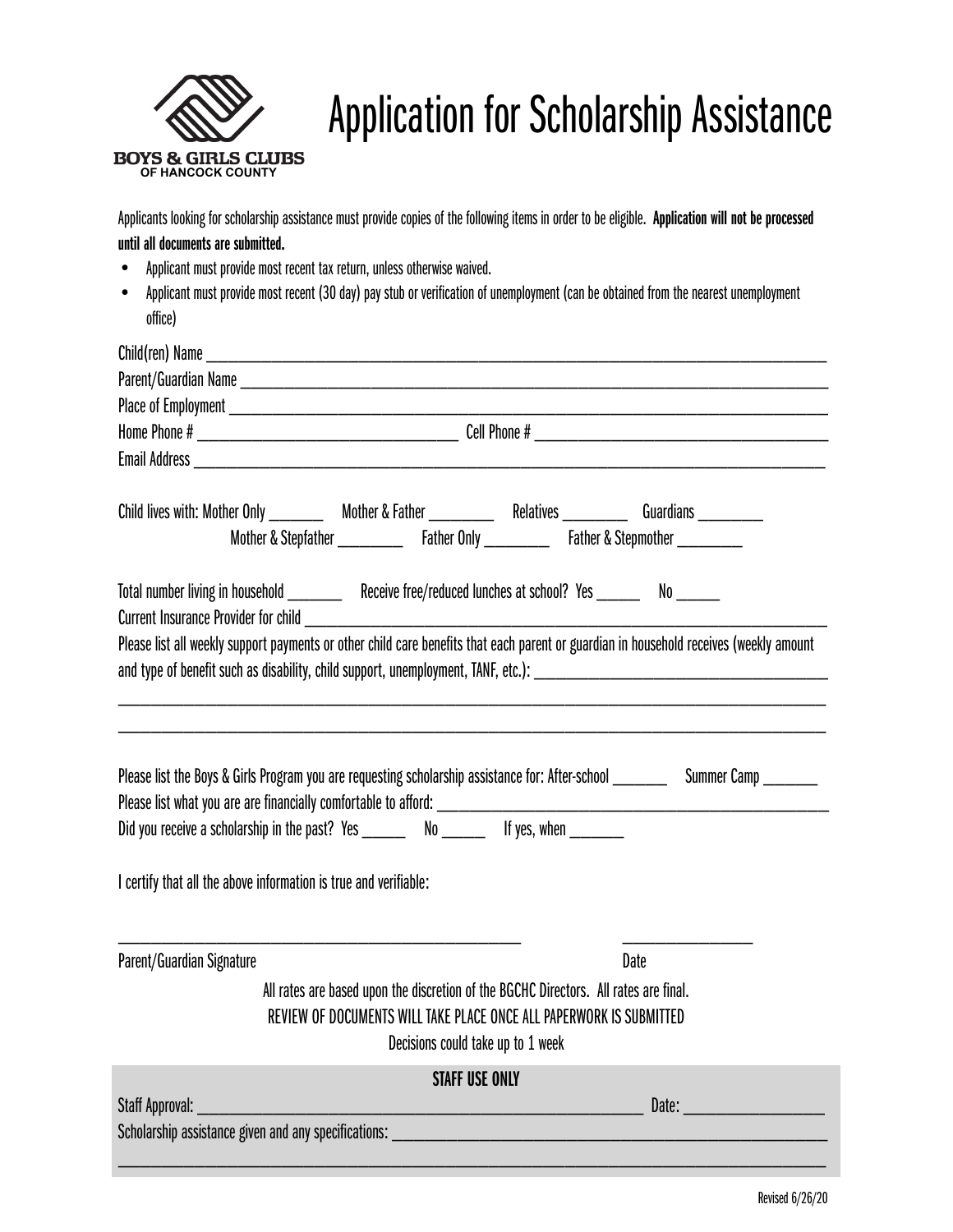

### Parent Release

I, the parent/guardian of the minor child listed on this application, for ourselves, our heirs, executors and administrators, hereby release, waive, acquit and forever discharge the Boys & Girls Clubs of Hancock County, and Boys & Girls Clubs of America, their representatives, successors, insurers, assigns or any other person or entity associated with any of the above organizations such as staff, directors or volunteers, from all liability, claims, demands, or causes of action for any and all loss, damage, injury or death and any claim of damages resulting from use of facilities owned or controlled by the above organizations, or participation in activities of said organizations either at or away from the Club.

#### Medical Treatment

I give permission to the Boys & Girls Clubs of Hancock County to seek emergency medical treatment for my minor child if I cannot be reached. I will be responsible for any/all costs of medical attention and treatment.

#### **Technology**

As a member of the Boys & Girls Club, your child will have access to the Internet. While precautions are being taken, it is possible who s/he may access inappropriate sites. The Boys & Girls Club will have rules and consequences at the Club for such behavior; however we will not be responsible for the consequences of such access.

#### Miscellaneous

I understand who the Boys & Girls Club is not responsible for lost or stolen items. Parents and Club members are responsible for their own transportation to and from the Club. As a drop-in facility, we are not responsible for Club members' whereabouts.

I give permission for my child's picture, moving pictures, or any other graphic depiction or likeness, to be used by the Boys & Girls Club and its activities. If your child is not able to be photographed, please provide this direction in writing. I also understand who the Club is not, nor does it claim to be, a licensed day care center.

I have read the completed application and this form, understand the rules of the Boys & Girls Club and request who my child be admitted into membership.

\_\_\_\_\_\_\_\_\_\_\_\_\_\_\_\_\_\_\_\_\_\_\_\_\_\_\_\_\_\_\_\_ Parent / Guardian Signature

\_\_\_\_\_\_\_\_\_\_\_\_\_\_\_\_\_\_\_\_\_\_\_\_\_\_\_\_\_\_\_\_ Club Member's Signature

Date:  $\frac{1}{2}$   $\frac{1}{2}$   $\frac{1}{2}$   $\frac{1}{2}$   $\frac{1}{2}$   $\frac{1}{2}$   $\frac{1}{2}$   $\frac{1}{2}$   $\frac{1}{2}$   $\frac{1}{2}$   $\frac{1}{2}$   $\frac{1}{2}$   $\frac{1}{2}$   $\frac{1}{2}$   $\frac{1}{2}$   $\frac{1}{2}$   $\frac{1}{2}$   $\frac{1}{2}$   $\frac{1}{2}$   $\frac{1}{2}$   $\frac{1}{2}$   $\frac{1$